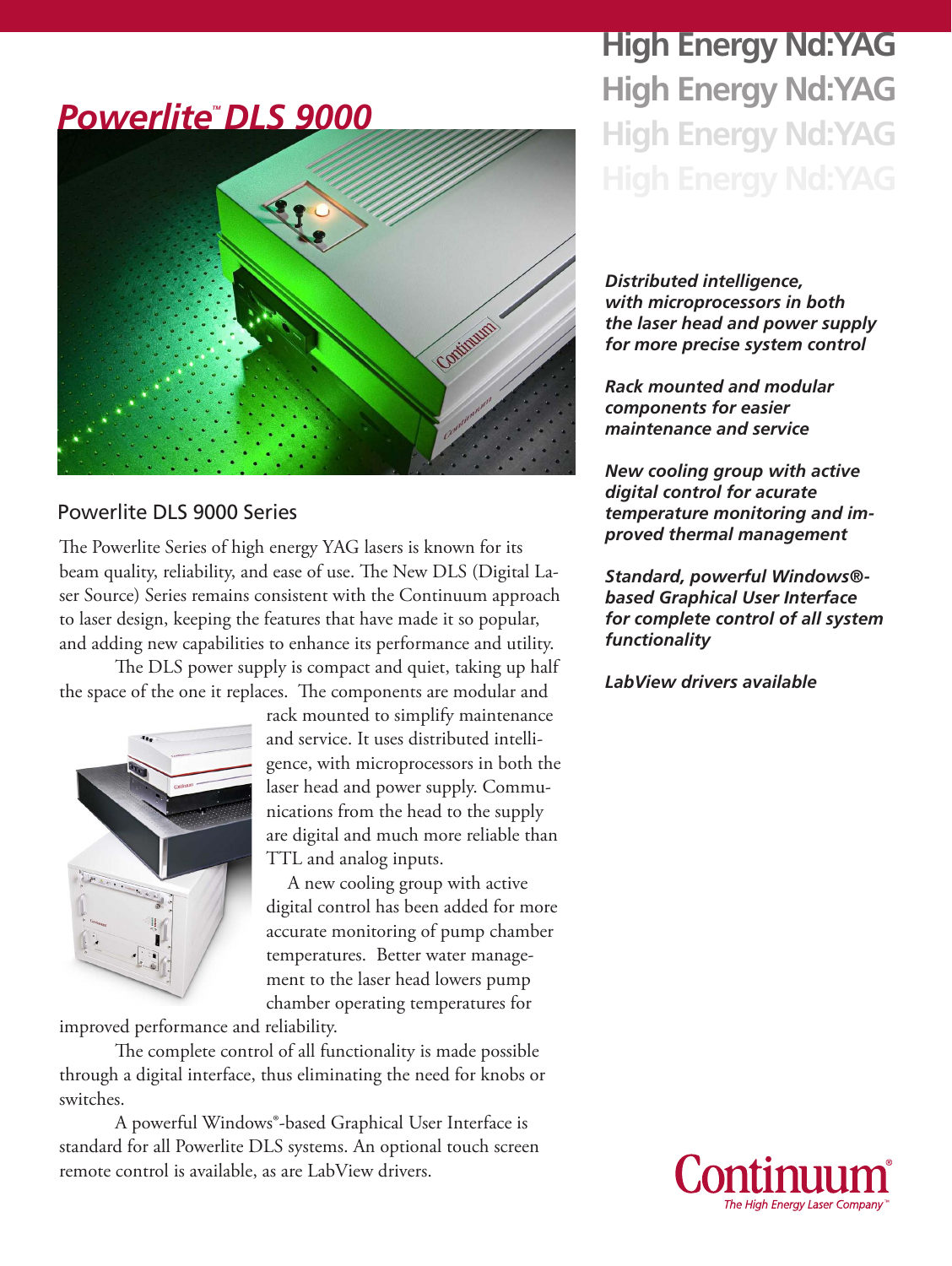# *Powerlite DLS 9000 Specifications*

| Description                                                  | 9010     | 9020     | 9030                                                                  | 9050     | Plus            |
|--------------------------------------------------------------|----------|----------|-----------------------------------------------------------------------|----------|-----------------|
| Repetition Rate (Hz)                                         | 10       | 20       | 30                                                                    | 50       | 10 <sup>°</sup> |
| Energy (mJ)                                                  |          |          |                                                                       |          |                 |
| 1064 nm                                                      | 2000     | 1800     | 1600                                                                  | 1200     | 3000            |
| $532^{\circ}$ nm                                             | 1000     | 900      | 800                                                                   | 600      | 1500            |
| $3552$ nm                                                    | 550      | 475      | 400                                                                   | 350      | 800             |
| 266 nm                                                       | 160      | 110      | 90                                                                    | 75       | 160             |
| Pulsewidth <sup>3</sup> (nsec)                               |          |          |                                                                       |          |                 |
| 1064 nm                                                      | 5-9      | $5-9$    | $5-9$                                                                 | $5-9$    | $5-9$           |
| 532 nm                                                       | 4-8      | 4-8      | 4-8                                                                   | 4-8      | 4-8             |
| 355 nm                                                       | 3-7      | 3-7      | 3-7                                                                   | 3-7      | $3-7$           |
| 266 nm                                                       | 3-6      | 3-6      | 3-6                                                                   | 3-6      | $3-6$           |
| Linewidth <sup>4</sup> (cm-1)                                |          |          |                                                                       |          |                 |
| Standard                                                     | 1        | 1        | $\mathbf{1}$                                                          | 1        | $\mathbf{1}$    |
| Injection Seeded, SLM                                        | 0.003    | 0.003    | 0.003                                                                 | 0.003    | 0.003           |
| Divergence <sup>5</sup> (mrad)                               | 0.45     | 0.45     | 0.5                                                                   | 0.5      | 0.45            |
| Beam Pointing Stability <sup>6</sup> (±µrad)                 | 30       | 30       | 30                                                                    | 30       | 30              |
| <b>Beam Diameter</b>                                         | 9        | 9        | 9                                                                     | 9        | 12              |
| Jitter <sup>7</sup> (±ns)                                    |          |          |                                                                       |          |                 |
| Unseeded                                                     | 0.5      | 0.5      | 0.5                                                                   | 0.6      | 0.5             |
| Seeded                                                       | 1.0      | 1.0      | 1.0                                                                   | 1.0      | 1.0             |
| Energy Stability <sup>8</sup> ( $\pm$ %)                     |          |          |                                                                       |          |                 |
| 1064 nm                                                      | 2.5;0.8  | 2.5;0.8  | 2.5;0.8                                                               | 3.0;1.0  | 2.5;0.8         |
| 532 nm                                                       | 3.0;1.0  | 3.0;1.0  | 3.0;1.0                                                               | 4.0; 1.3 | 3.0;1.0         |
| 355 nm                                                       | 4.0; 1.3 | 4.0; 1.3 | 4.0; 1.3                                                              | 6.0;2.0  | 4.0; 1.3        |
| 266 nm                                                       | 8.0;2.6  | 8.0;2.6  | 9.0;3.0                                                               | 9.0;3.0  | 8.0;2.6         |
| Power Drift <sup>9</sup> ( $\pm$ %)                          |          |          |                                                                       |          |                 |
| 1064 nm                                                      | 3.0      | 3.0      | 3.0                                                                   | 3.0      | 3.0             |
| 532 nm                                                       | 6.0      | 6.0      | 6.0                                                                   | 6.0      | 6.0             |
| 355 nm                                                       | 6.0      | 6.0      | 6.0                                                                   | 6.0      | 6.0             |
| 266 nm                                                       | 8.0      | 8.0      | 8.0                                                                   | 8.0      | 8.0             |
| Beam Spatial Profile (Fit to Gaussian) <sup>10</sup>         |          |          |                                                                       |          |                 |
| Horizontal Near Field (<1m)                                  | 0.7      | 0.7      | 0.7                                                                   | 0.65     | 0.7             |
| Far Field $(\infty)$                                         | 0.95     | 0.90     | 0.90                                                                  | 0.90     | 0.95            |
| Max Deviation from fitted Gaussian <sup>11</sup> ( $\pm\%$ ) |          |          |                                                                       |          |                 |
| Near Field (<1m)                                             | 40       | 40       | 40                                                                    | 40       | 40              |
| <b>Service Requirements</b>                                  |          |          |                                                                       |          |                 |
| 208-240 VAC, single $\Phi$                                   | 14A      | 21A      | 24A                                                                   | 35A      | 21A             |
| Water GPM at 10-40 PSI                                       | $1 - 2$  | $1 - 2$  | $2 - 3$                                                               | $2 - 3$  | $1 - 2$         |
| Polarization                                                 |          |          |                                                                       |          |                 |
| 1064 nm                                                      |          |          | ----------------------- Horizontal -----------------------------      |          |                 |
| 532 nm                                                       |          |          |                                                                       |          |                 |
| 355 nm                                                       |          |          |                                                                       |          |                 |
| 266 nm                                                       |          |          | ---------------------- Horizontal ----------------------------------- |          |                 |



### Notes

1. Using Type II doubler

2. Using Type I doubler

3. FWHM full width half max

- 4. FWHM  $(1cm<sup>-1</sup> = 30 GHz)$
- 5. Full angle for 86% (1/e<sup>2</sup> ) 6. 99.9% shots will be <±30 μrads with

ΔTroom <±3°C

7. With respect to external trigger

8. The first value represents shot-to-shot for 99.9% of pulses, the second value represents RMS

9. Average for 8 hours with ΔT±3°C

10. A least squares fit to a Gaussian profile. A perfect fit would have a coeffficient of 1. 11. Within FWHM points near field at 1 meter.

All specifications at 1064 nm unless otherwise noted. As a part of our continuous improvement program, all specifications are subject to change without notice.